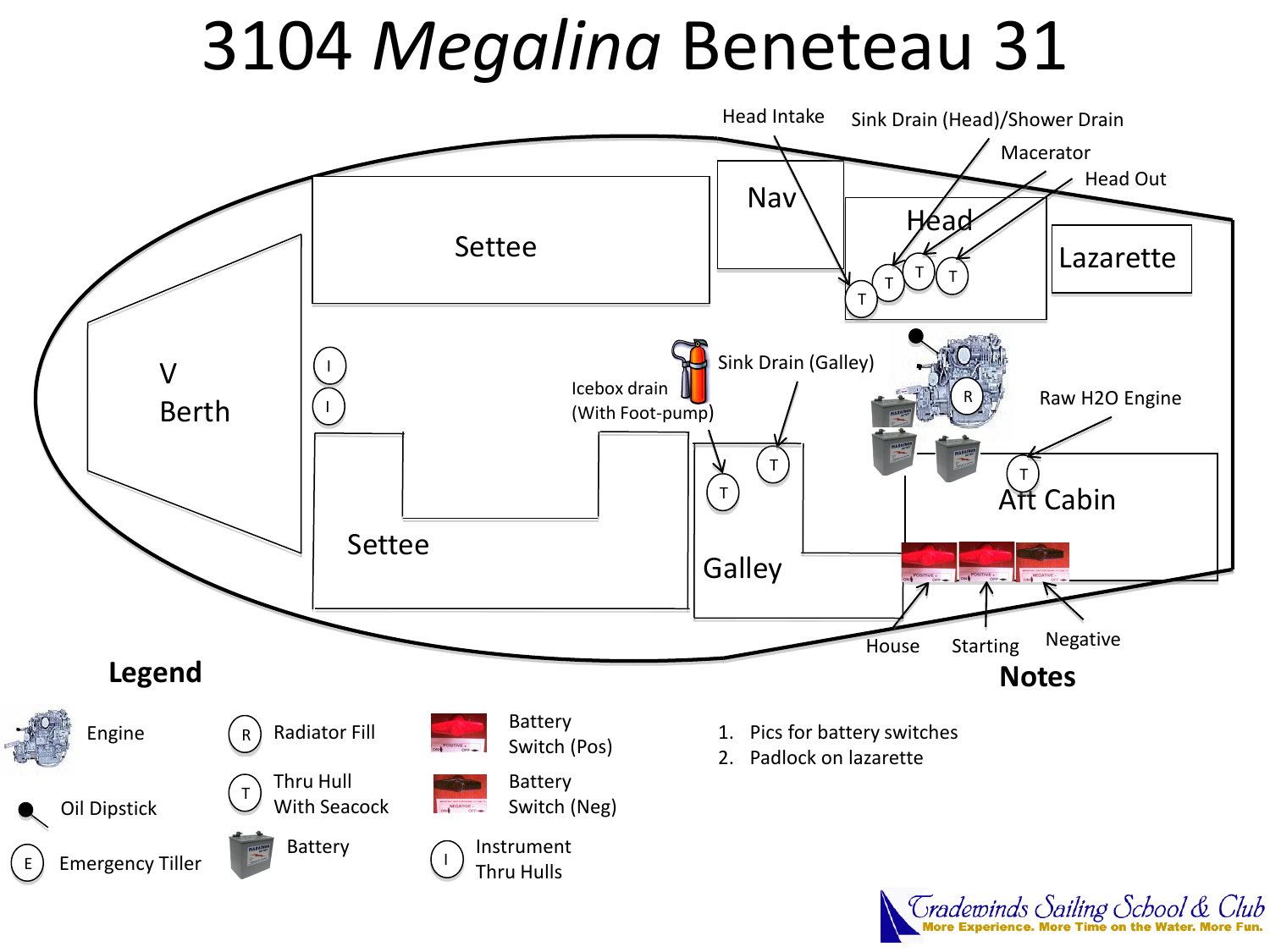# 3104 *Megalina* Beneteau 31

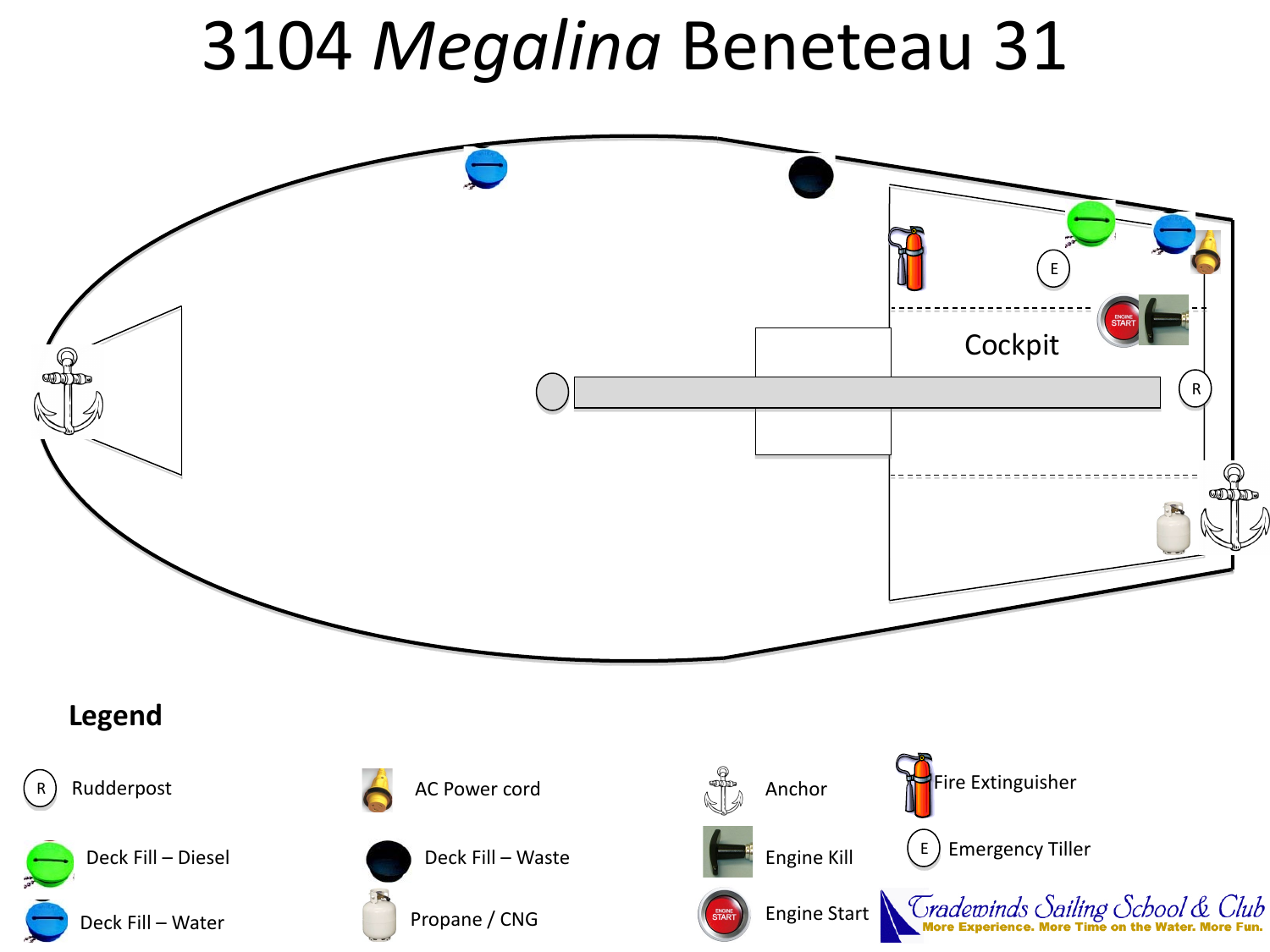| <b>Documentation</b>       | Megalina is a USCG documented vessel. The Official No. is 1231229 and can       |
|----------------------------|---------------------------------------------------------------------------------|
|                            | be found permanently affixed under the combing in the starboard cockpit         |
|                            | lazarette.                                                                      |
|                            |                                                                                 |
|                            | Oil Discharge and Garbage Disposal placards are located affixed to the          |
|                            | underside of the starboard lazarette lid.                                       |
|                            |                                                                                 |
| <b>Engine</b>              | Engine type: Yanmar 3YM20                                                       |
|                            | Working RPM<br>MAX RPM                                                          |
|                            | 3 blade fixed prop                                                              |
|                            |                                                                                 |
|                            | Engine hours can be read on the engine hours meter located at the navigation    |
|                            | station, between the VHF and stereo.                                            |
|                            |                                                                                 |
|                            | The engine compartment on Megalina is accessed by lifting the                   |
|                            | companionway ladder.                                                            |
|                            |                                                                                 |
|                            | The oil dip stick is at the front of the engine, on the left as you face it.    |
|                            |                                                                                 |
|                            | The coolant reserve is on the "wall" on the right as you face the engine. The   |
|                            | coolant level should be between the low and full marks. There is no need to     |
|                            | remove the pressure cap on the coolant tank if the reserve tank contains        |
|                            | sufficient coolant.                                                             |
|                            |                                                                                 |
|                            | There are two belts to check on Megalina.                                       |
|                            |                                                                                 |
| <b>Fuel Gauge</b>          | The fuel gauge is located on the breaker panel, combined with water tank        |
|                            | and battery gauges. Megalina holds 34 gallons of fuel when full.                |
|                            |                                                                                 |
| <b>Engine Start Up and</b> | <b>Start Up</b>                                                                 |
| <b>Shut Down</b>           | The black DC Common and Battery 1 must be in the on position. Generally         |
|                            | Battery 2 should be on also to provide instruments, VHF, etc.                   |
|                            |                                                                                 |
|                            | The key ignition key is located on the starboard side of the cockpit. Turning   |
|                            | the key to the run position with result is a warning buzzer.                    |
|                            |                                                                                 |
|                            | A pre heat is not required (nor is one available). Turn the key past run to the |
|                            | Start position to start the engine. Release the key and it will automatically   |
|                            | return to the run position. The warning buzzer should go off within a few       |
|                            | seconds.                                                                        |
|                            |                                                                                 |
|                            | <b>Shut Down</b>                                                                |
|                            | The ignition key must be in the run position to shut down the engine. Shut      |
|                            | down is accomplished by pushing the button on the ignition key panel. Once      |
|                            | the engine shuts down, turn the key to off to silence the warning buzzer.       |
|                            |                                                                                 |
|                            |                                                                                 |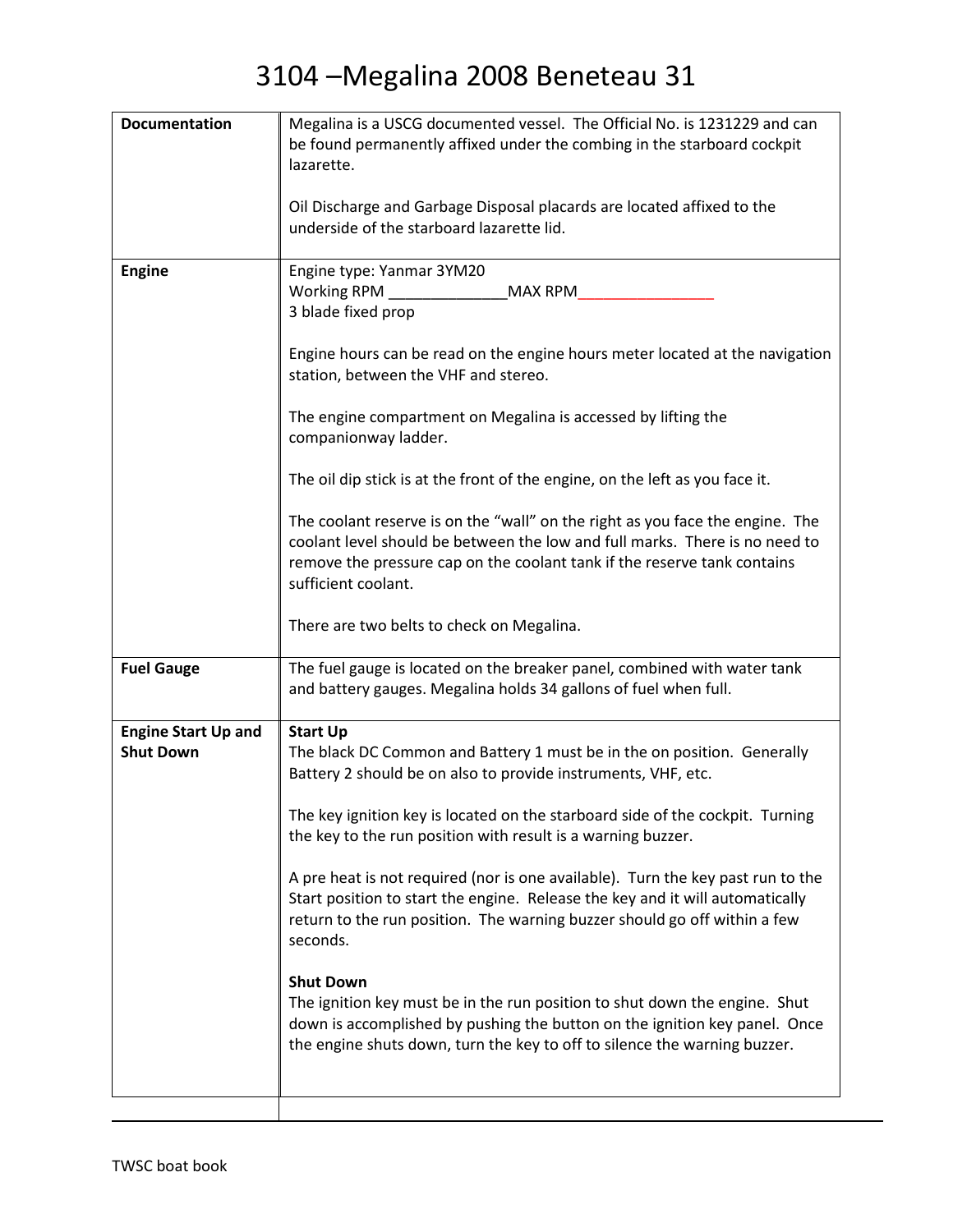| <b>Electrical System</b> | AC and DC Break Panel is found over the navigation station to starboard.                                                                                                                                                                                                                                                                                                                                                                                                                                                                                                                                                                |
|--------------------------|-----------------------------------------------------------------------------------------------------------------------------------------------------------------------------------------------------------------------------------------------------------------------------------------------------------------------------------------------------------------------------------------------------------------------------------------------------------------------------------------------------------------------------------------------------------------------------------------------------------------------------------------|
|                          | <b>AC</b><br>The AC emergency breaker is located in the cockpit lazarette. The AC panel<br>over the navigation station consists of three breakers.<br><b>BATTERY CHARGER (Green dot)</b><br><b>WATER HEATER</b><br>$\bullet$<br><b>OUTLETS</b> (Green dot)<br>$\bullet$<br>There is no AC Main breaker on the the AC Panel. An emergency AC<br>Breaker is located under the starboard settee, next to the navigation<br>station. DO NOT USE THIS BREAKER EXCEPT IN AN EMERGENCY.                                                                                                                                                        |
|                          | <b>NOTE:</b> All breakers except the water heater have green dots, and should be<br>left on when the boat is secured at the dock. DO NOT leave the water heater<br>turned on.                                                                                                                                                                                                                                                                                                                                                                                                                                                           |
|                          | <b>DC</b><br>The battery switches are located in the aft stateroom. The black handle is the<br>"Common" or "Negative" terminal and must be on to energize the system.                                                                                                                                                                                                                                                                                                                                                                                                                                                                   |
|                          | There are two red handles, labeled Battery 1 and Battery 2. Battery 1 is the<br>engine starter battery. Battery 2 is the house bank, and is labeled Main.<br>Battery 1 should be turned off when the engine is not going to be used (e.g.<br>while at anchor overnight). Doing so will preserve electricity for the starter.                                                                                                                                                                                                                                                                                                            |
|                          | A well labeled DC Panel is found below the AC Panel. The following are<br>special notes regarding the DC Panel switches.<br>There is one toggle switch on the DC Panel. The switch controls cabin<br>lights, VHF, stereo, shower sump pump and the waste tank monitor<br>gauge in the head.<br>The Navigation switch turns on all binnacle instruments, including the<br>chart plotter, depth, speed, and wind instruments.<br>The bilge pump is a 3 position switch that should be left in the<br>automatic mode. This switch is marked with a green dot.<br>The SensaTank monitor in the head is only connected to the waste<br>tank. |
|                          |                                                                                                                                                                                                                                                                                                                                                                                                                                                                                                                                                                                                                                         |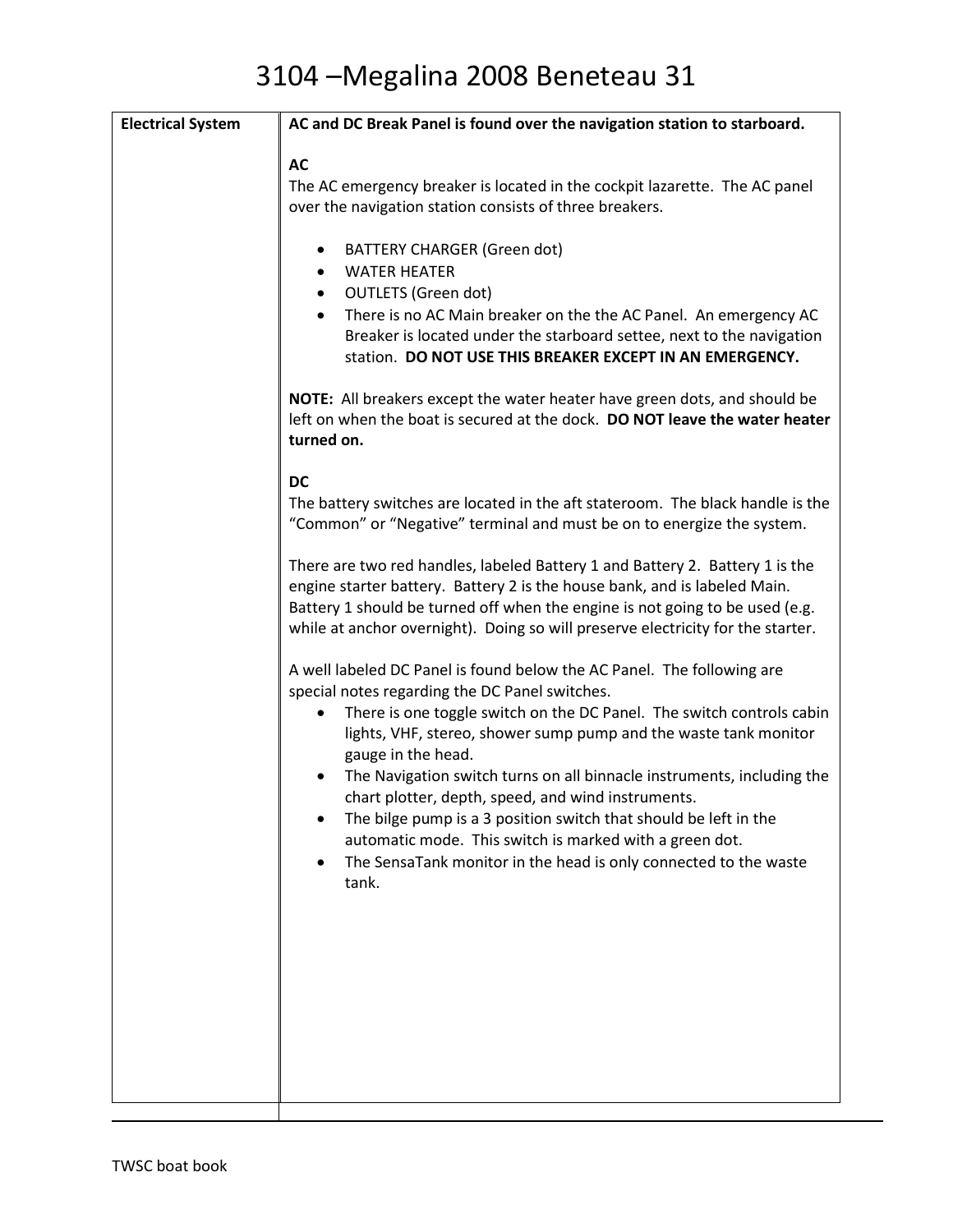| <b>Thru Hulls</b>         | There are nine below water thru-hulls on Megalina, seven of which have<br>seacocks, and are well labeled.<br>Two instrument thru-hulls are located under floorboards aft of the v-<br>$\bullet$<br>berth bulkhead.<br>Four thru-hulls with sea cocks are located under the sink in the head.<br><b>Head Intake</b><br>$\circ$<br>Shower/Sink Drain<br>$\circ$<br>The button to operate the shower sump pump is in<br>the head, on the right side of the sink cabinet.<br>Macerator (DO NOT USE)<br>$\circ$<br>Head Out (DO NOT USE)<br>$\circ$<br>Two thru-hulls with sea cocks are found under the galley sink, and<br>can be located by opening the lower hatch on the starboard side of<br>the sink pedestal.<br>Galley sink drain<br>$\circ$<br>Icebox drain (this drain is operated using the foot pedal at the<br>$\circ$<br>base of the galley sink cabinet.<br>One thru-hull with sea cocks are found under the aft stateroom<br>mattress.<br>Raw water engine intake (MUST REMAIN OPEN)<br>$\circ$ |
|---------------------------|-------------------------------------------------------------------------------------------------------------------------------------------------------------------------------------------------------------------------------------------------------------------------------------------------------------------------------------------------------------------------------------------------------------------------------------------------------------------------------------------------------------------------------------------------------------------------------------------------------------------------------------------------------------------------------------------------------------------------------------------------------------------------------------------------------------------------------------------------------------------------------------------------------------------------------------------------------------------------------------------------------------|
| Head(s)                   | There is one manual operation head on Megalina. Fresh water from the head<br>sink may be used to flush the toilet and/or waste line to the holding tank.                                                                                                                                                                                                                                                                                                                                                                                                                                                                                                                                                                                                                                                                                                                                                                                                                                                    |
| <b>Fresh Water System</b> | There are two fresh water tanks in Megalina, with a total of 64 gallons when<br>full. The hot water heater and manifold to switch tanks is under the port side<br>settee.                                                                                                                                                                                                                                                                                                                                                                                                                                                                                                                                                                                                                                                                                                                                                                                                                                   |